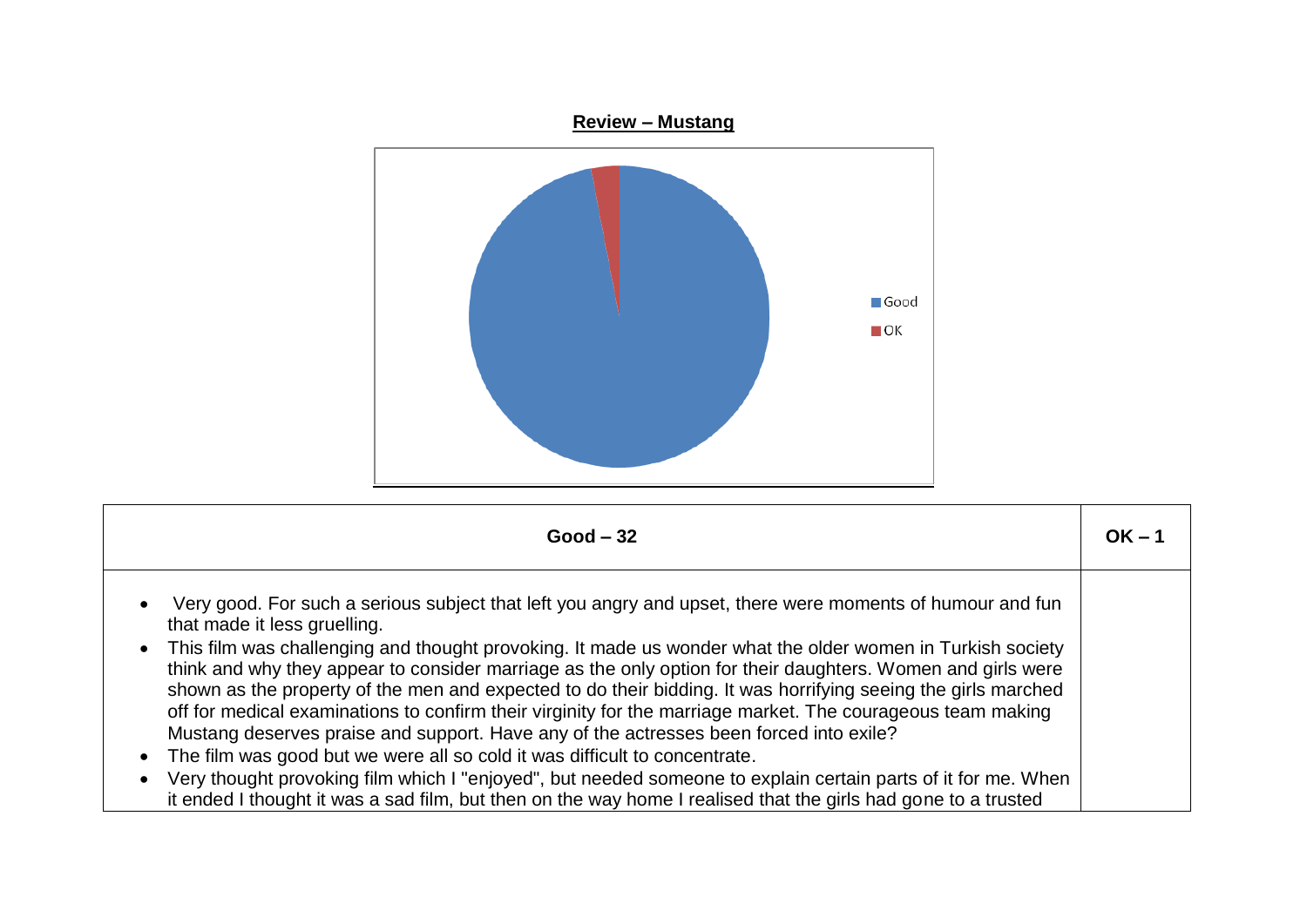friend, rather than a family member, so they were going to be OK. If there is a process of reincarnation I must remember not to tick the boxes for "female" and "Turkey".

- Excellent filming and what thoughtful casting. The director brought out the best in all of them.
- Difficult subject handled well, good performances and great use of light to create a dream-like quality to certain scenes.
- Absolutely lovely characters in a powerful tale of clashing cultures playing out in the intimate family setting. Only linguistic prejudice could prevent this film from having global success. The principal character, Lalé, was very endearing and I was so relieved when she and her sister crossed the Bosphorus and escaped the oppressive world of their old life. Thank you for such a well chosen film.
- It drew me into their world and made me realise what terrible lives some women have to live. I felt very grateful for having been born over here and not there by the time it had finished. I can see why the director wasn't made to feel welcome there anymore. Thank you for showing it.
- Absolutely great. Subtle, sensitive and totally enthralling. SO glad they managed the happy ending.
- I thought it was powerful and original and it was a shame a sexual abuse theme was introduced as this made it more predictable. The depiction of social and religious oppression was fascinating and the girls were great!
- I thought it was an excellent film. The sisters' relationships were incredibly well presented, very realistic. There were several very amusing elements, not something which I had expected.
- Very good. Lovely closeness of the 5 sisters; fun and spiritedness, and the fighting for freedom of the youngest, Lale. I loved her determination to get the car moving when she didn't know about gears!
- We both thought it a good film, but left us very angry about the medieval attitudes still found in parts of Turkey. The director was certainly giving a very political statement about the direction of the current Turkish government.
- Thought provoking film.
- An interesting glimpse of Turkey.
- Thought provoking and invited sadness and anger in equal measure. The narrowness of the horizons, the lack of opportunity for these girls was so well reflected in the claustrophobia of the household. At least the ending gave some hope.
- An excellent film and one that will go down in the memory. A remarkable insight into a culture that sadly is all too prevalent in this day and age. It was well made, superbly acted and one can see why it wasn't too well received in Turkey. I understand that the director based it on her own experience. Thank you for the opportunity to see it.